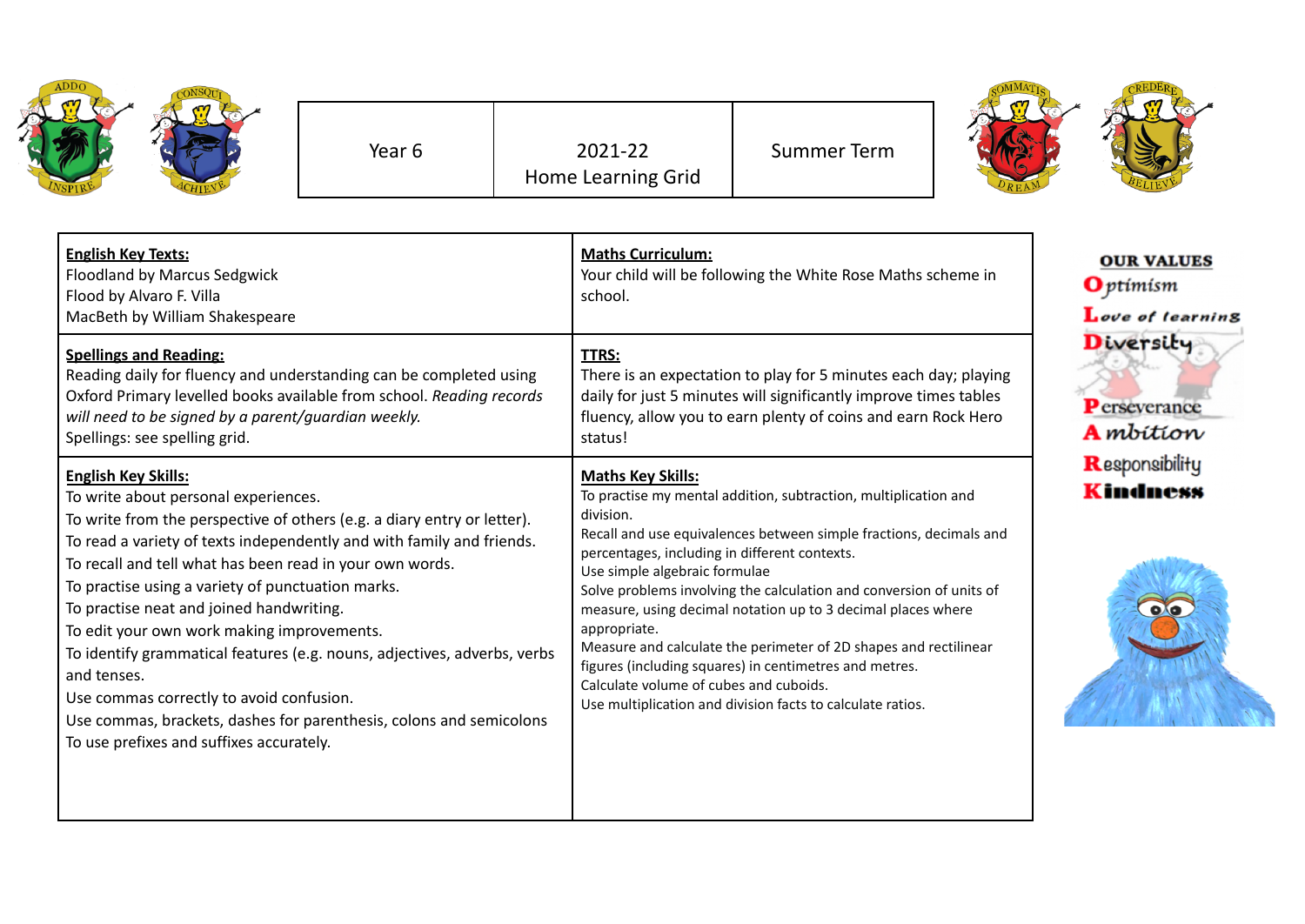## **Complete 3 or more of the tasks below and share with your class teacher – you will earn**

## **House Points for your team!**

| <b>Task</b>                                                                   | <b>Step by Step</b>                                                                                                                                                                                                                                                                                                                           | How to achieve success<br>for this task                                                                                                                                                                                                                                                                                                                                                                  | <b>Extra Challenge</b>                                                                                       | English / Maths Links                                                                           |
|-------------------------------------------------------------------------------|-----------------------------------------------------------------------------------------------------------------------------------------------------------------------------------------------------------------------------------------------------------------------------------------------------------------------------------------------|----------------------------------------------------------------------------------------------------------------------------------------------------------------------------------------------------------------------------------------------------------------------------------------------------------------------------------------------------------------------------------------------------------|--------------------------------------------------------------------------------------------------------------|-------------------------------------------------------------------------------------------------|
| Research some of the actions<br>that can be taken to tackle<br>global warming | Use the internet/books to research<br>the factors affecting global<br>warming.<br>Complete research around your<br>chosen<br>topic and choose a way to present<br>it.<br>Select the information that is<br>relevant to<br>you.<br>Explain/ describe your findings-you<br>could<br>use pictures and diagrams when<br>presenting your research. | Choose a method for presenting<br>your findings. It could be as a<br>poster or as a PowerPoint<br>presentation on the computer.                                                                                                                                                                                                                                                                          | Prepare some information that<br>you would like to share with the<br>class about what you have found<br>out. | Research skills- using the<br>internet and books.<br>Maths - calculate your carbon<br>footprint |
| Write a book review of<br>'Floodland'                                         | Write or present a book review of<br>'Floodland'. Include any information<br>about the decline of the planet that<br>you discovered by reading the book.                                                                                                                                                                                      | Listen to Marcus Sedgwick, author<br>of Floodland, read the story aloud:<br>https://marcussedgwick.com/floodl<br>and/<br>While watching, listen out for clues<br>about what life was like for Zoe and<br>the residents of Norwich and Eel's<br>Island. Make notes on this.<br>Write or present a book review.<br>This could be on paper, using<br>powerpoint or you could ask a<br>friend to record you! | Plan a series of questions that you<br>would like to ask Zoe.                                                | English speaking and listening<br>skills.                                                       |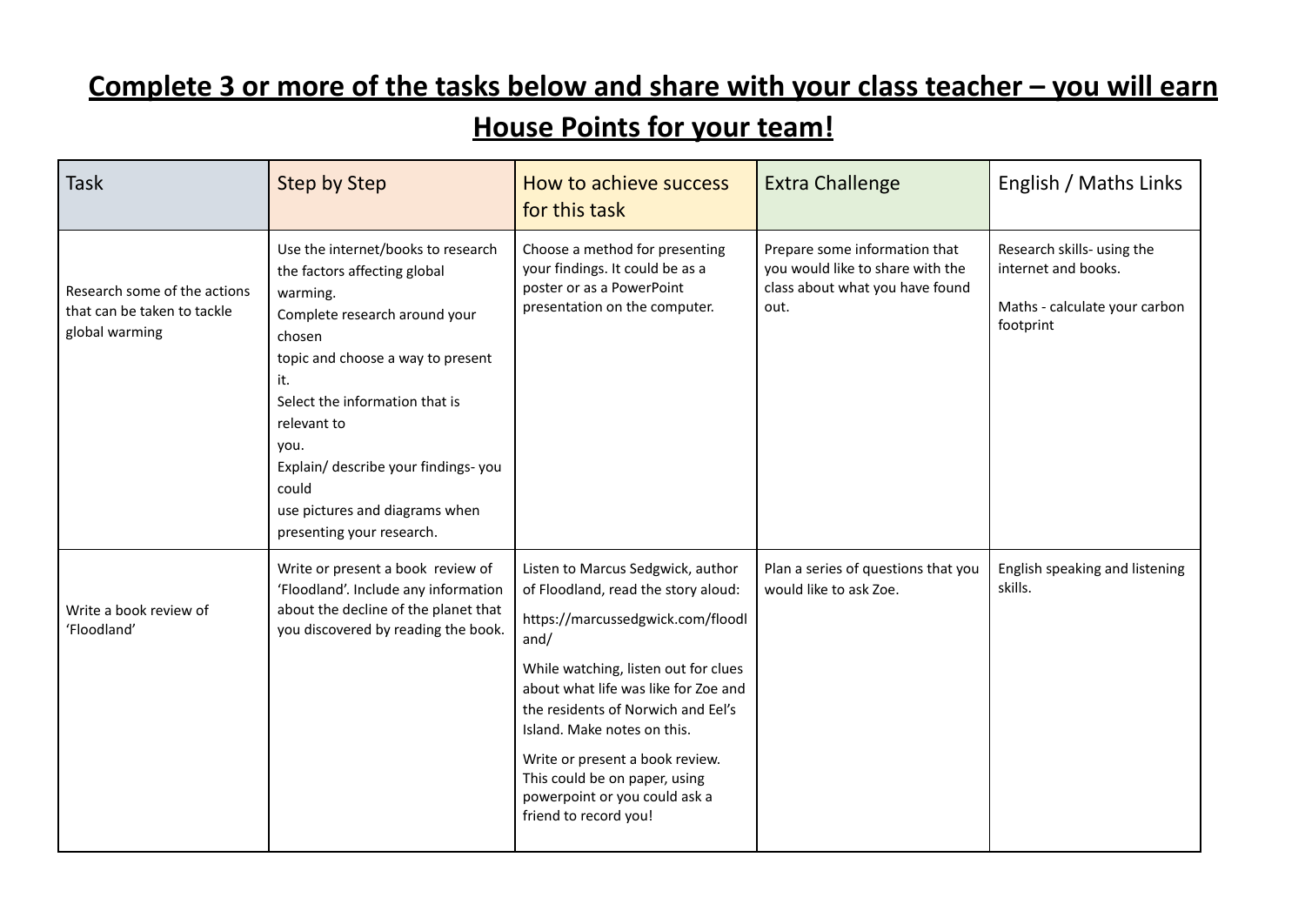| Create a non-chronological<br>report based on Eel's Island                                  | You could present your report in<br>writing, use the computer or create<br>a recording of the report.                      | Include a number of facts about the<br>island in a report that is divided up<br>into subheadings                                                                                                   | Research and create a map of the<br>UK at the time Floodland is set.                                                                                               | English report writing skills.                                                                                                  |
|---------------------------------------------------------------------------------------------|----------------------------------------------------------------------------------------------------------------------------|----------------------------------------------------------------------------------------------------------------------------------------------------------------------------------------------------|--------------------------------------------------------------------------------------------------------------------------------------------------------------------|---------------------------------------------------------------------------------------------------------------------------------|
| Create a game that can help<br>your class practice their times<br>tables.                   | Look at popular children's board<br>games. Look at their design and<br>how the rules shape the outcome<br>for the players. | A game that uses the maths skills of<br>multiplying up to 12. This could be<br>questions, word problems or even<br>mental maths. The game needs to<br>be able to be played by 2 or more<br>people. | Try your game with a friend<br>or family member, does it<br>work?<br>Are the rules easy to follow or are<br>they complicated - do you need<br>to modify your game? | Place value and multiplication<br>skills. Communication skills in<br>English with speaking and<br>listening - developing rules. |
| In Science this term, we are<br>learning about Light and<br>Seeing and Sound and<br>Hearing | Create an experiment to prove that<br>light travels in straight lines.                                                     | Choose a way to present the<br>information that you have found<br>out. This could be:<br>• an information book<br>•a poster<br>•a powerpoint<br>•a model                                           | Include pictures, diagrams and<br>explanations. Find other ways to<br>present your findings.                                                                       | Communication and<br>presentation skills.<br>Independent research skills.                                                       |